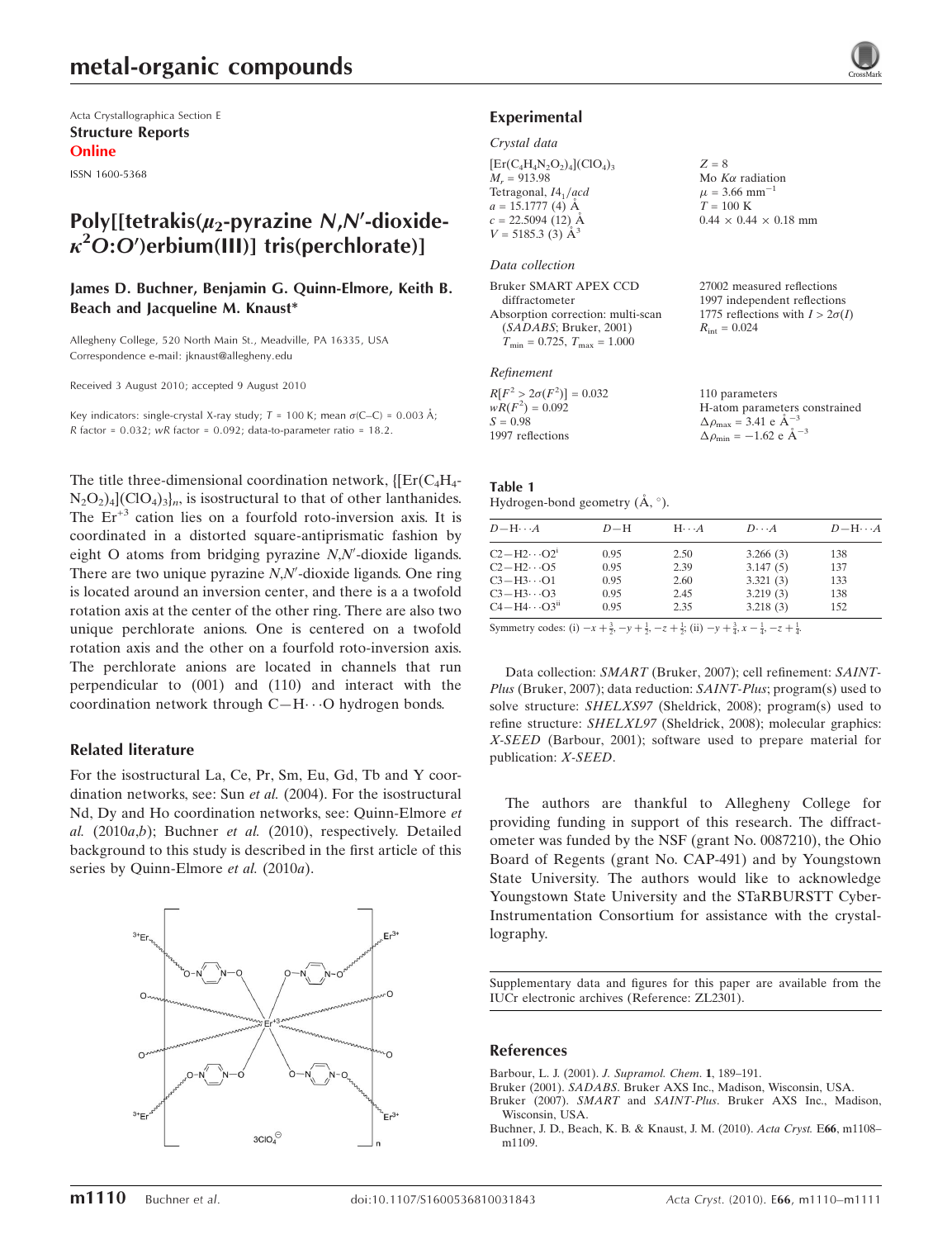- [Quinn-Elmore, B. G., Beach, K. B. & Knaust, J. M. \(2010](https://scripts.iucr.org/cgi-bin/cr.cgi?rm=pdfbb&cnor=zl2301&bbid=BB4)a). Acta Cryst. E66, [m1104–m1105.](https://scripts.iucr.org/cgi-bin/cr.cgi?rm=pdfbb&cnor=zl2301&bbid=BB4)
- [Quinn-Elmore, B. G., Beach, K. B. & Knaust, J. M. \(2010](https://scripts.iucr.org/cgi-bin/cr.cgi?rm=pdfbb&cnor=zl2301&bbid=BB5)b). Acta Cryst. E66, [m1106–m1107.](https://scripts.iucr.org/cgi-bin/cr.cgi?rm=pdfbb&cnor=zl2301&bbid=BB5)

[Sun, H. L., Gao, S., Ma, B. Q., Chang, F. & Fu, W. F. \(2004\).](https://scripts.iucr.org/cgi-bin/cr.cgi?rm=pdfbb&cnor=zl2301&bbid=BB7) Microporous [Mesoporous Mater.](https://scripts.iucr.org/cgi-bin/cr.cgi?rm=pdfbb&cnor=zl2301&bbid=BB7) 73 89–95.

[Sheldrick, G. M. \(2008\).](https://scripts.iucr.org/cgi-bin/cr.cgi?rm=pdfbb&cnor=zl2301&bbid=BB6) Acta Cryst. A64, 112–122.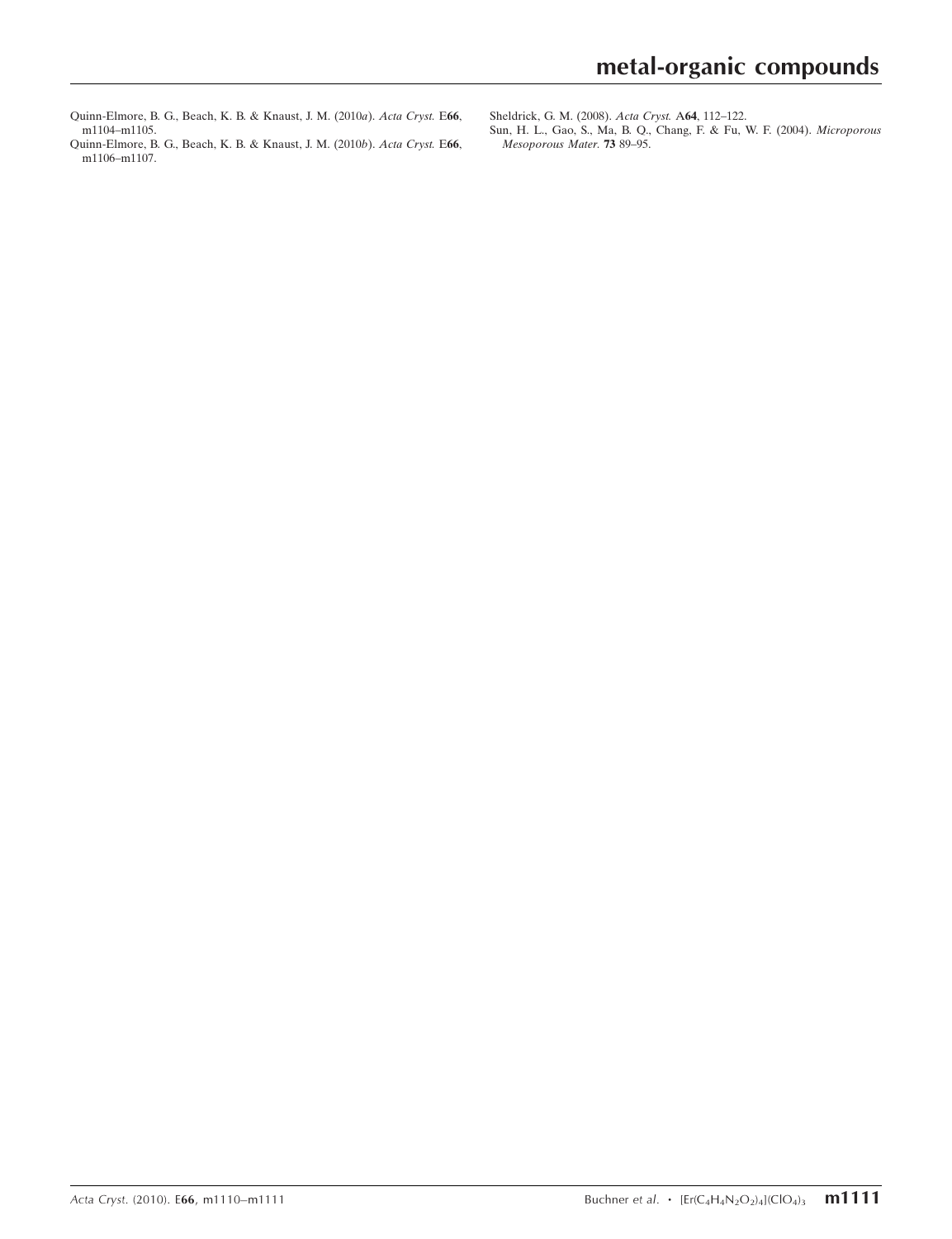# **supporting information**

*Acta Cryst.* (2010). E**66**, m1110–m1111 [https://doi.org/10.1107/S1600536810031843] **Poly[[tetrakis(***µ***2-pyrazine** *N***,***N***′-dioxide-***κ***<sup>2</sup>** *O***:***O***′)erbium(III)] tris(perchlorate)] James D. Buchner, Benjamin G. Quinn-Elmore, Keith B. Beach and Jacqueline M. Knaust**

### **S1. Comment**

The description of the structure of the title compound is part of a series of consecutive papers on three-dimensional coordination networks of the type  $\{[Ln(C_4H_4N_2O_2)_4](ClO_4)\}$ <sub>h</sub>, with Ln = Nd (Quinn-Elmore *et al.* 2010*a*), Dy (Quinn-Elmore *et al.* 2010*b*) and Ho (Buchner *et al.* 2010), Er (this publication), respectively. All four compounds are also isostructural to the previously reported La, Ce, Pr, Sm, Eu, Gd, Tb and Y coordination networks (Sun *et al.* 2004). The background to this study is given in ther first article of this series by Quinn-Elmore *et al.* (2010*a*).

#### **S2. Experimental**

Pyrazine *N,N*′-dioxide (0.025 g, 0.223 mmol) was dissolved in deionized water (1.5 ml) and methanol (1.5 ml). An aqueous solution of  $E_r(C|O_4)$ <sub>3</sub> (0.650 ml of a 0.0860 *M* solution, 0.0558 mmol) was diluted with methanol (0.350 ml) and  $CH_2Cl_2$  (2.5 ml). The pyrazine *N,N'*-dioxide solution was layered over the  $Er(ClO_4)$ <sub>3</sub> solution, and the two solutions were allowed to slowly mix. Yellow block-like crystals formed upon the slow evaporation of the resultant solution.

#### **S3. Refinement**

All H atoms were positioned geometrically and refined using a riding model with C—H = 0.95 Å and with  $U_{i\omega}(\text{H}) = 1.2$ times  $U_{eq}(C)$ .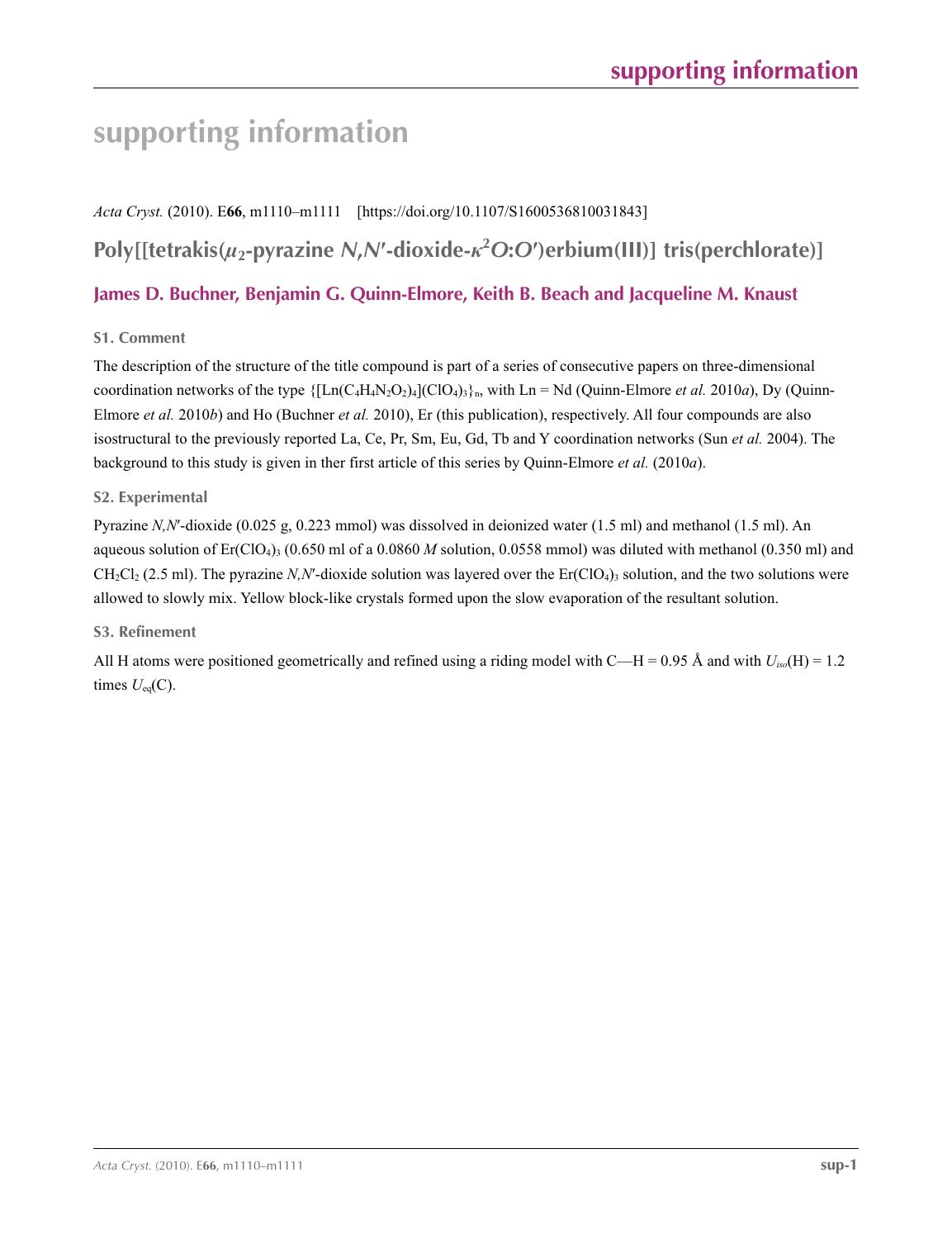

#### **Figure 1**

The coordination environment of the Er<sup>+3</sup> cation in title compound with atom labels and 50% probability displacement ellipsoids. Hydrogen atoms have been omitted for clarity. Symmetry codes: (i)  $y + 1/4$ ,  $x - 1/4$ ,  $-z + 3/4$ ; (ii)  $-y + 3/4$ ,  $-x +$  $3/4$ ,  $-z + 3/4$ ; (iii)  $-x + 1$ ,  $-y + 1/2$ , z; (iv)  $-y + 3/4$ ,  $x - 1/4$ ,  $-z + 1/4$ ; (v)  $y + 1/4$ ,  $-x + 3/4$ ,  $-z + 1/4$ ; (vi)  $y + 3/4$ ,  $x - 3/4$ ,  $-z + 1/4$ 1/4; (vii)  $-x + 3/2$ ,  $-y + 1/2$ ,  $-z + 1/2$ ; (viii)  $x, -y + 1$ ,  $-z + 1/2$ .

**Poly[[tetrakis(***µ***2-pyrazine** *N***,***N***′-dioxide-***κ***<sup>2</sup>** *O***:***O***′)erbium(III)] tris(perchlorate)]** 

| Crystal data                                                                                                                                                                                                                                                 |                                                                                                                                                                                                                                                                                     |
|--------------------------------------------------------------------------------------------------------------------------------------------------------------------------------------------------------------------------------------------------------------|-------------------------------------------------------------------------------------------------------------------------------------------------------------------------------------------------------------------------------------------------------------------------------------|
| $[Er(C_4H_4N_2O_2)_4]$ (ClO <sub>4</sub> ) <sub>3</sub><br>$M_r = 913.98$<br>Tetragonal, $I4_1/acd$<br>Hall symbol: -I 4bd 2c<br>$a = 15.1777(4)$ Å<br>$c = 22.5094(12)$ Å<br>$V = 5185.3$ (3) Å <sup>3</sup><br>$Z = 8$<br>$F(000) = 3576$                  | $D_x = 2.342$ Mg m <sup>-3</sup><br>Mo Ka radiation, $\lambda = 0.71073$ Å<br>Cell parameters from 13828 reflections<br>$\theta$ = 2.6–30.6°<br>$\mu$ = 3.66 mm <sup>-1</sup><br>$T = 100 \text{ K}$<br>Block, yellow<br>$0.44 \times 0.44 \times 0.18$ mm                          |
| Data collection<br>Bruker SMART APEX CCD<br>diffractometer<br>Radiation source: fine-focus sealed tube<br>Graphite monochromator<br>$\omega$ scans<br>Absorption correction: multi-scan<br>(SADABS; Bruker, 2001)<br>$T_{\min} = 0.725$ , $T_{\max} = 1.000$ | 27002 measured reflections<br>1997 independent reflections<br>1775 reflections with $I > 2\sigma(I)$<br>$R_{\text{int}} = 0.024$<br>$\theta_{\text{max}}$ = 30.6°, $\theta_{\text{min}}$ = 2.6°<br>$h = -21 \rightarrow 21$<br>$k = -21 \rightarrow 21$<br>$l = -32 \rightarrow 32$ |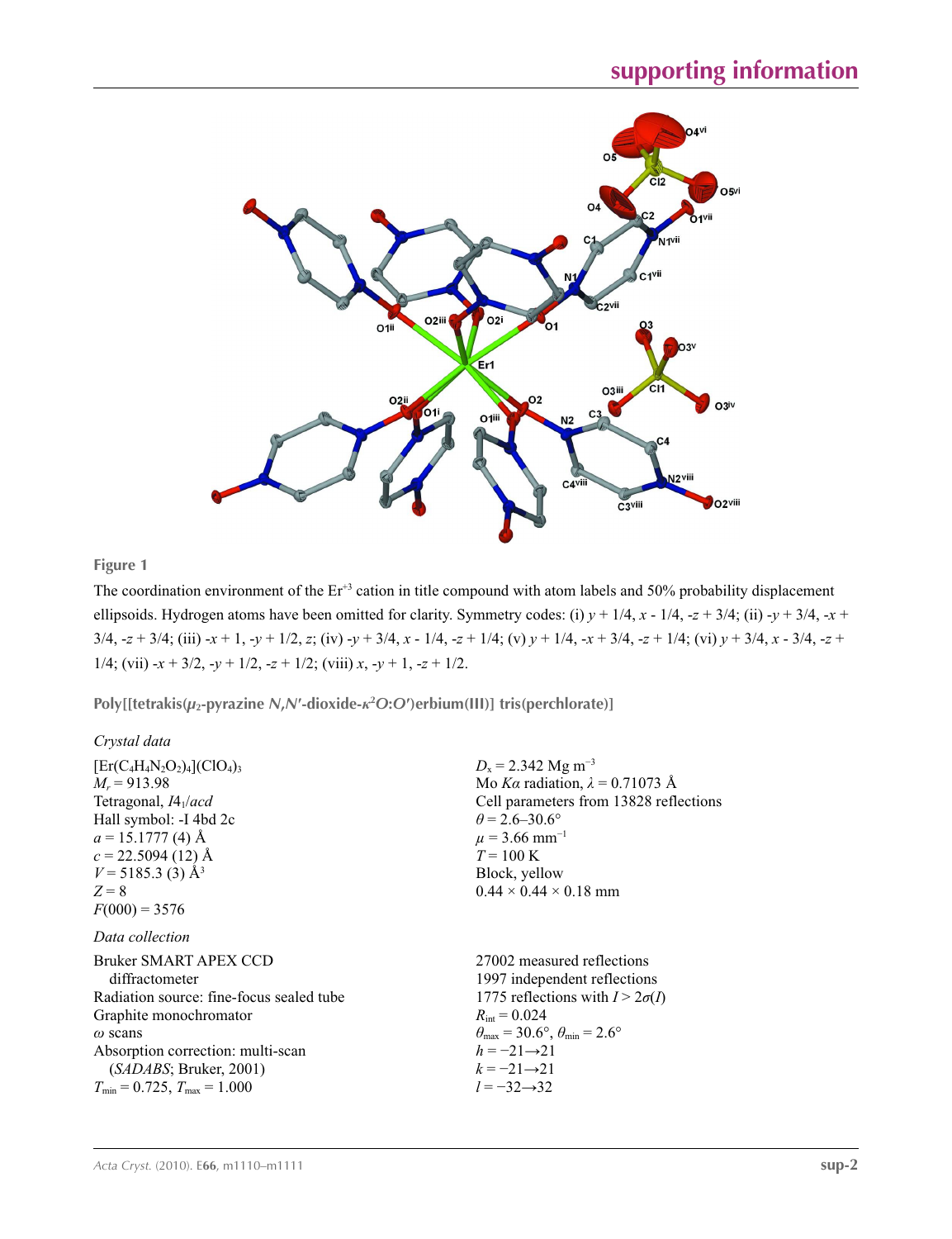*Refinement*

| Refinement on $F^2$<br>Least-squares matrix: full<br>$R[F^2 > 2\sigma(F^2)] = 0.032$ | Secondary atom site location: difference Fourier<br>map<br>Hydrogen site location: inferred from                 |
|--------------------------------------------------------------------------------------|------------------------------------------------------------------------------------------------------------------|
| $wR(F^2) = 0.092$                                                                    | neighbouring sites                                                                                               |
| $S = 0.98$                                                                           | H-atom parameters constrained                                                                                    |
| 1997 reflections                                                                     | $w = 1/[\sigma^2(F_0^2) + (0.0554P)^2 + 37.1849P]$                                                               |
| 110 parameters                                                                       | where $P = (F_0^2 + 2F_c^2)/3$                                                                                   |
| 0 restraints                                                                         | $(\Delta/\sigma)_{\text{max}} = 0.001$                                                                           |
| Primary atom site location: structure-invariant<br>direct methods                    | $\Delta\rho_{\text{max}} = 3.41 \text{ e } \text{\AA}^{-3}$<br>$\Delta \rho_{\rm min} = -1.62$ e Å <sup>-3</sup> |

#### *Special details*

**Geometry**. All e.s.d.'s (except the e.s.d. in the dihedral angle between two l.s. planes) are estimated using the full covariance matrix. The cell e.s.d.'s are taken into account individually in the estimation of e.s.d.'s in distances, angles and torsion angles; correlations between e.s.d.'s in cell parameters are only used when they are defined by crystal symmetry. An approximate (isotropic) treatment of cell e.s.d.'s is used for estimating e.s.d.'s involving l.s. planes.

**Refinement**. Refinement of  $F^2$  against ALL reflections. The weighted R-factor wR and goodness of fit *S* are based on  $F^2$ , conventional *R*-factors *R* are based on *F*, with *F* set to zero for negative  $F^2$ . The threshold expression of  $F^2 > \sigma(F^2)$  is used only for calculating *R*-factors(gt) *etc*. and is not relevant to the choice of reflections for refinement. *R*-factors based on *F*<sup>2</sup> are statistically about twice as large as those based on *F*, and *R*- factors based on ALL data will be even larger.

*Fractional atomic coordinates and isotropic or equivalent isotropic displacement parameters (Å<sup>2</sup>)* 

|                 | $\mathcal{X}$ | $\mathcal{Y}$ | $\boldsymbol{Z}$ | $U_{\rm iso}*/U_{\rm eq}$ |
|-----------------|---------------|---------------|------------------|---------------------------|
| Er1             | 0.5000        | 0.2500        | 0.3750           | 0.00421(10)               |
| C <sub>11</sub> | 0.5000        | 0.2500        | 0.1250           | 0.0105(3)                 |
| Cl2             | 0.72764(5)    | $-0.02236(5)$ | 0.1250           | 0.0251(2)                 |
| O <sub>1</sub>  | 0.59052(11)   | 0.21840(12)   | 0.29594(8)       | 0.0150(3)                 |
| O <sub>2</sub>  | 0.53202(12)   | 0.39323(11)   | 0.34440(8)       | 0.0146(3)                 |
| O <sub>3</sub>  | 0.57685(14)   | 0.24307(14)   | 0.16232(9)       | 0.0230(4)                 |
| O4              | 0.6459(3)     | $-0.0156(4)$  | 0.1512(3)        | 0.116(2)                  |
| O <sub>5</sub>  | 0.7922(3)     | $-0.0078(3)$  | 0.1690(3)        | 0.0919(17)                |
| N1              | 0.66916(14)   | 0.23390(14)   | 0.27491(9)       | 0.0130(4)                 |
| N <sub>2</sub>  | 0.52617(14)   | 0.44427(13)   | 0.29795(9)       | 0.0120(4)                 |
| C <sub>1</sub>  | 0.70908(16)   | 0.17164(16)   | 0.24123(10)      | 0.0142(4)                 |
| H1              | 0.6810        | 0.1164        | 0.2351           | $0.017*$                  |
| C2              | 0.78967(15)   | 0.18759(16)   | 0.21586(11)      | 0.0140(4)                 |
| H2              | 0.8168        | 0.1438        | 0.1918           | $0.017*$                  |
| C <sub>3</sub>  | 0.52531(17)   | 0.41139(15)   | 0.24210(10)      | 0.0138(4)                 |
| H <sub>3</sub>  | 0.5249        | 0.3494        | 0.2361           | $0.017*$                  |
| C <sub>4</sub>  | 0.52504(17)   | 0.46718(15)   | 0.19415(10)      | 0.0142(4)                 |
| H4              | 0.5240        | 0.4436        | 0.1551           | $0.017*$                  |

*Atomic displacement parameters (Å2 )*

|                 | 1 71 1      | T 122       | T 133       | T 112         | I/13      | T 1 <sup>23</sup> |
|-----------------|-------------|-------------|-------------|---------------|-----------|-------------------|
| Er1             | 0.00435(11) | 0.00435(11) | 0.00392(14) | $-0.00025(5)$ | 0.000     | 0.000             |
| C <sub>11</sub> | 0.0123(5)   | 0.0123(5)   | 0.0067(7)   | 0.000         | 0.000     | 0.000             |
| Cl <sub>2</sub> | 0.0235(3)   | 0.0235(3)   | 0.0283(5)   | $-0.0089(4)$  | 0.0048(2) | $-0.0048(2)$      |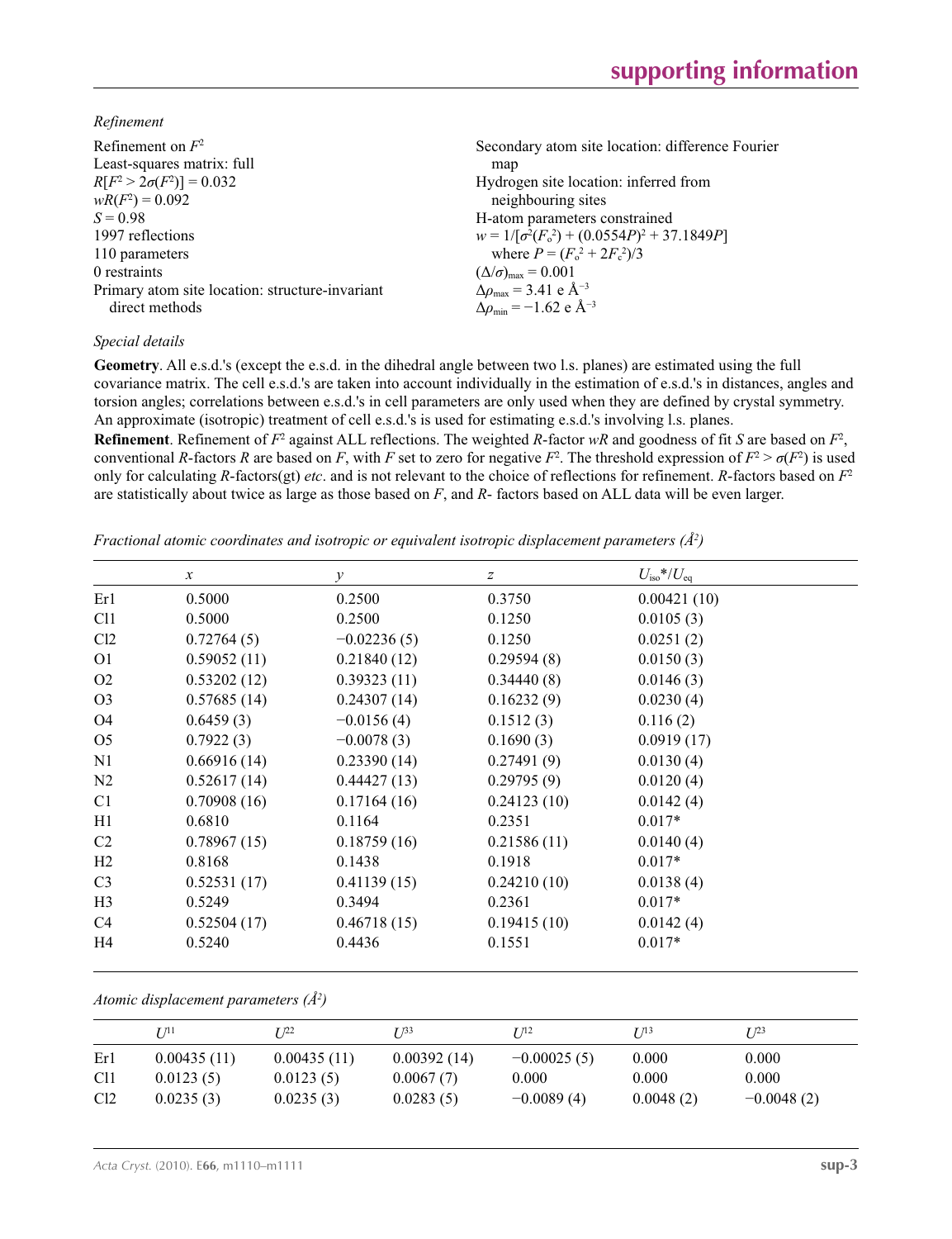## **supporting information**

| O <sub>1</sub> | 0.0094(7)  | 0.0220(9)  | 0.0137(7)  | $-0.0028(6)$ | 0.0040(6)    | $-0.0033(7)$ |
|----------------|------------|------------|------------|--------------|--------------|--------------|
| O <sub>2</sub> | 0.0220(9)  | 0.0114(7)  | 0.0105(7)  | $-0.0015(6)$ | $-0.0032(7)$ | 0.0043(6)    |
| O <sub>3</sub> | 0.0168(9)  | 0.0376(12) | 0.0147(9)  | 0.0044(7)    | $-0.0043(8)$ | $-0.0022(7)$ |
| O4             | 0.052(3)   | 0.120(4)   | 0.175(5)   | $-0.003(3)$  | 0.075(3)     | 0.000(4)     |
| O <sub>5</sub> | 0.077(3)   | 0.070(3)   | 0.129(5)   | $-0.002(2)$  | $-0.055(3)$  | $-0.029(3)$  |
| N1             | 0.0110(9)  | 0.0165(9)  | 0.0113(9)  | $-0.0011(7)$ | 0.0013(7)    | $-0.0005(8)$ |
| N <sub>2</sub> | 0.0136(9)  | 0.0107(8)  | 0.0117(9)  | 0.0001(7)    | $-0.0016(7)$ | 0.0023(7)    |
| C <sub>1</sub> | 0.0131(10) | 0.0149(10) | 0.0145(10) | $-0.0009(8)$ | 0.0016(8)    | $-0.0019(8)$ |
| C <sub>2</sub> | 0.0122(10) | 0.0169(11) | 0.0128(10) | $-0.0003(8)$ | 0.0007(8)    | $-0.0022(8)$ |
| C <sub>3</sub> | 0.0183(11) | 0.0105(10) | 0.0125(10) | $-0.0021(8)$ | $-0.0015(9)$ | $-0.0007(8)$ |
| C <sub>4</sub> | 0.0193(11) | 0.0115(10) | 0.0118(10) | $-0.0002(8)$ | $-0.0002(9)$ | $-0.0002(8)$ |
|                |            |            |            |              |              |              |

## *Geometric parameters (Å, º)*

| $Er1 - O1$ <sup>i</sup>                       | 2.2989(17) | $Cl2$ — $O5$ <sup>vi</sup>               | 1.410(4)   |
|-----------------------------------------------|------------|------------------------------------------|------------|
| $Er1 - O1$ <sup>ii</sup>                      | 2.2989(17) | $O1 - N1$                                | 1.305(3)   |
| $Er1 - O1$                                    | 2.2989(17) | $O2 - N2$                                | 1.304(2)   |
| $Er1 - O1$ <sup>iii</sup>                     | 2.2989(17) | $N1 - C1$                                | 1.354(3)   |
| $Er1 - O2i$                                   | 2.3316(17) | $N1 - C2$ <sup>vii</sup>                 | 1.361(3)   |
| $Er1 - O2$ <sup>ii</sup>                      | 2.3316(17) | $N2-C3$                                  | 1.353(3)   |
| $Er1 - O2$                                    | 2.3316(17) | $N2-C4$ viii                             | 1.356(3)   |
| $Er1 - O2$ <sup>iii</sup>                     | 2.3316(17) | $C1 - C2$                                | 1.371(3)   |
| $Cl1 - O3$                                    | 1.441(2)   | $Cl-H1$                                  | 0.9500     |
| $Cl1 - O3$ iv                                 | 1.441(2)   | $C2 - N1$ <sup>vii</sup>                 | 1.361(3)   |
| $Cl1 - O3$ iii                                | 1.441(2)   | $C2-H2$                                  | 0.9500     |
| $Cl1 - O3v$                                   | 1.441(2)   | $C3-C4$                                  | 1.372(3)   |
| $Cl2$ — $O4$ <sup>vi</sup>                    | 1.377(4)   | $C3-H3$                                  | 0.9500     |
| $Cl2$ -O4                                     | 1.377(4)   | $C4 - N2$ <sup>viii</sup>                | 1.356(3)   |
| $Cl2 - O5$                                    | 1.410(4)   | $C4 - H4$                                | 0.9500     |
| $O1^{i}$ -Erl- $O1^{ii}$                      |            | $O3^{iv}$ -Cl1- $O3^{iii}$               |            |
| $O1^{i}$ -Erl- $O1$                           | 78.54 (9)  | $O3 - Cl1 - O3v$                         | 109.86(9)  |
| $O1^{ii}$ -Erl- $O1$                          | 148.06(9)  | $O3^{iv}$ -Cl1- $O3^{v}$                 | 109.86(9)  |
| $O1^i$ -Er $1$ - $O1$ <sup>iii</sup>          | 110.48(9)  | $O3$ <sup>iii</sup> —Cl1—O3 <sup>v</sup> | 108.69(17) |
|                                               | 110.48(9)  | $O4$ <sup>vi</sup> -Cl2- $O4$            | 109.86(9)  |
| $O1^{ii}$ -Er $1$ - $O1^{iii}$                | 148.06(9)  | $O4$ <sup>vi</sup> - $Cl2$ - $O5$        | 108.5(5)   |
| $O1$ —Er $1$ — $O1$ <sup>iii</sup>            | 78.55(9)   |                                          | 113.0(3)   |
| $O1^{i}$ -Er $1$ - $O2^{i}$                   | 80.86(7)   | $O4 - Cl2 - O5$                          | 108.3(4)   |
| $O1^{ii}$ -Erl- $O2^i$                        | 72.63(6)   | $O4^{vi}$ - $Cl2$ - $O5^{vi}$            | 108.3(4)   |
| $O1$ —Erl—O2 <sup>i</sup>                     | 73.44(6)   | $O4 - Cl2 - O5$ <sup>vi</sup>            | 113.0(3)   |
| $O1$ <sup>iii</sup> —Er $1 - O2$ <sup>i</sup> | 137.94(6)  | $O5 - Cl2 - O5$ <sup>vi</sup>            | 105.9(5)   |
| $O1^i$ -Er $1$ - $O2^{ii}$                    | 72.63(6)   | $N1 - 01 - Er1$                          | 142.15(15) |
| $O1^{ii}$ -Er $1$ - $O2^{ii}$                 | 80.86(7)   | $N2 - 02 - Er1$                          | 140.93(15) |
| $O1$ —Er $1$ — $O2$ <sup>ii</sup>             | 137.94(6)  | $O1 - N1 - C1$                           | 119.1(2)   |
| $O1$ iii—Er $1 - O2$ ii                       | 73.44(6)   | $O1 - N1 - C2$ <sup>vii</sup>            | 121.5(2)   |
| $O2^i$ -Erl- $O2^i$                           | 145.63(8)  | $C1 - N1 - C2$ <sup>vii</sup>            | 119.4(2)   |
| $O1^{i}$ -Erl- $O2$                           | 73.44(6)   | $O2 - N2 - C3$                           | 121.8(2)   |
| $O1^{ii}$ -Erl- $O2$                          | 137.94(6)  | $O2 - N2 - C4$ <sup>viii</sup>           | 119.0(2)   |
| $O1 - Er1 - O2$                               | 80.86(7)   | $C3 - N2 - C4$ viii                      | 119.2(2)   |